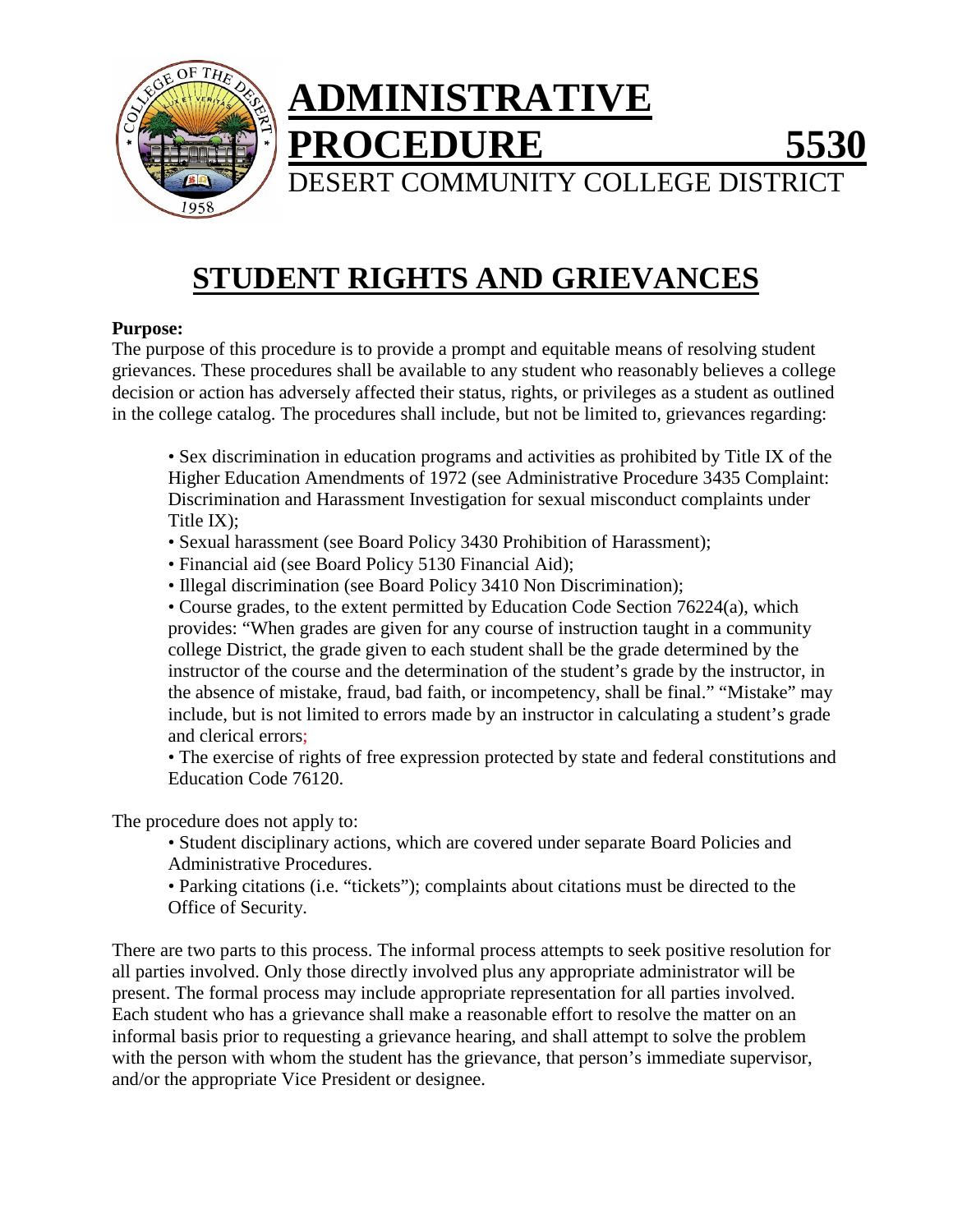# **Definitions**

Party: The student or any persons claimed to have been responsible for the student's alleged grievance, together with their representatives. "Party" shall not include the Grievance Hearing Committee or the College Grievance Officer.

Superintendent/President: The Superintendent/President or a designated representative of the Superintendent/President.

Appropriate Vice President: The Vice President of Student Success, the Vice President of Student Learning, or designee.

Grievance Officer: The campus administrative officer appointed by the Superintendent/President to respond to student disciplinary and grievance issues.

Student: A currently enrolled student or a person who has filed an application for admission to the college. A grievance by an applicant shall be limited to a complaint regarding denial of admission.

Respondent: Any person claimed by a grievant to be responsible for the alleged grievance.

Day: Unless otherwise provided, day shall mean a day during which the college is in session and regular classes are held, excluding Saturdays and Sundays.

# **Time Limits**

The Superintendent/President or designee may shorten or lengthen the times specified in these procedures. The intent, however, is to ensure that each and every step will take place as expeditiously as possible. Any change to the time requirements will be made in writing.

# **Informal Grievance Resolution Procedure**

**Each student whom has a grievance shall make a reasonable effort to resolve the matter on an informal basis prior to requesting a grievance hearing, and shall attempt to solve the problem with the person with who the student has the grievance, that person's immediate supervisor, or the college administration.** 

A. The student shall first discuss the matter with the party in question. If however, the student cannot discuss the matter with the other party or if the student is not satisfied with the discussion, he/she may proceed with the informal grievance process.

B. A student must begin the informal grievance procedure within five (5) days from the date of the alleged grievance. The informal procedure must precede the formal procedure. The student may choose to terminate the grievance at any time during the informal procedure. A grievance filed within thirty (30) days of the end of the semester will be deferred until the following semester.

C. The informal procedure shall be completed within ten (10) days of reporting of the original complaint to the other party. It is the student's responsibility to describe to the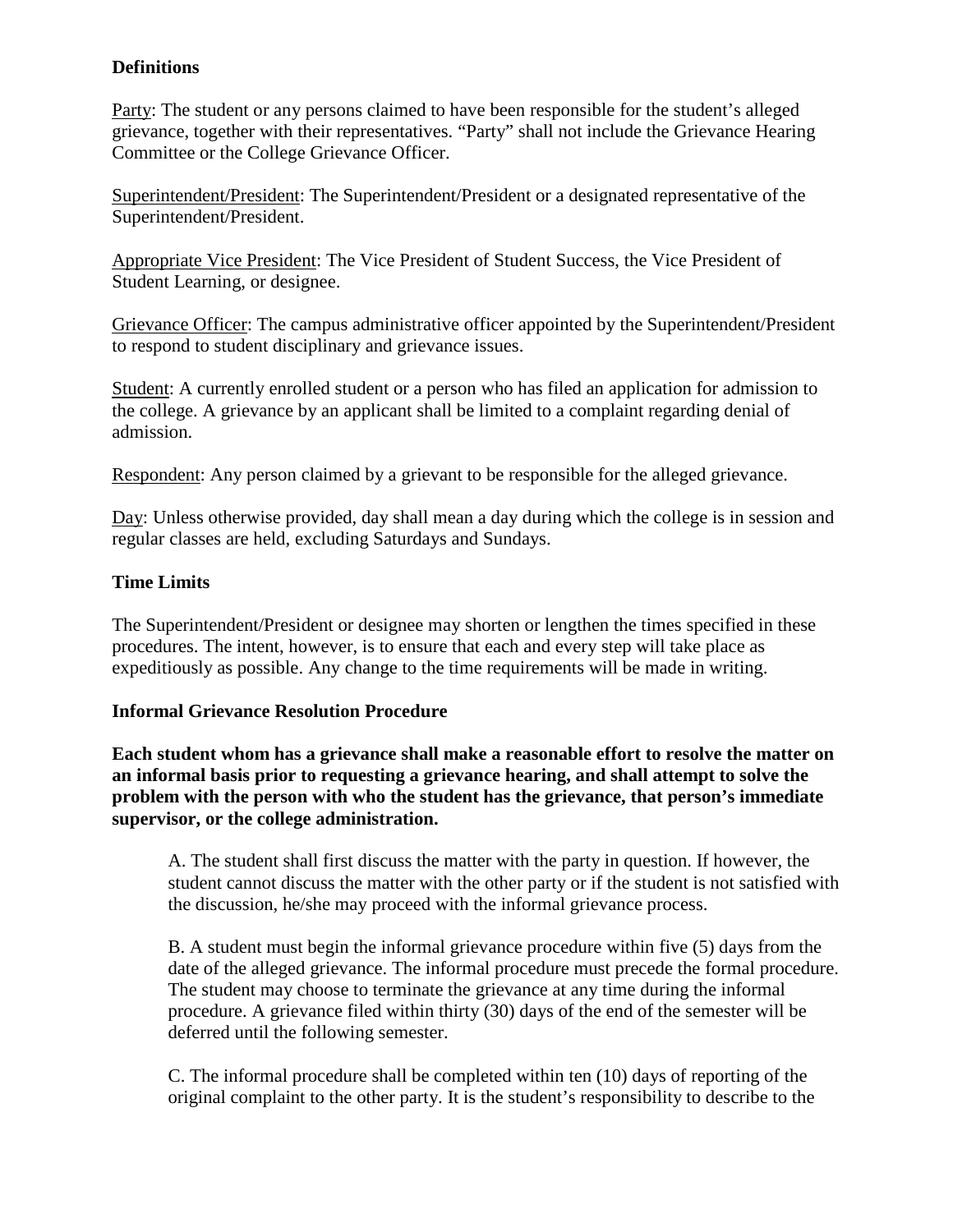parties involved the nature of the grievance so that involved parties understand that the grievance procedure has been initiated.

D. An informal meeting will be held by the student and appropriate college staff. The purpose of the meeting is to identify the perceived violation of the student's rights and to develop a resolution that is of mutual satisfaction to all parties involved. The student shall discuss and attempt to resolve the matter with the faculty, the person's immediate supervisor or the administrator at the informal meeting. If the student is satisfied with the outcome of the informal meeting, the process could end.

## **Formal Procedure: Filing Statement of Student Grievance**

A. If the student is not satisfied with the outcome of the informal procedure, a Student Statement of Grievance Form may be filed within ten (10) days following the informal meeting to the Grievance Officer. Grievance Forms are available at the offices of the Deans, Counselors, and the Office of Student Life the student may choose to terminate the grievance at any time during the formal procedure.

B. A summary of the outcomes of the informal process will be prepared by the faculty or the immediate supervisor and forwarded to Grievance Officer.

C. The Grievance Officer shall investigate the nature of the grievance including meeting with the parties involved and possible witnesses for each, clarification of the perceived violation of rights and investigation of college policies that may or may not have been followed.

D. The Grievance Officer, after conferring with student may determine that the grievance can be resolved by an additional attempt to engage in the informal procedure within ten (10) days. If the student isn't satisfied with the outcome of this informal procedure, the student may still request a formal hearing. The Grievance Officer shall give written notice to the student if it is determined that additional informal procedures should not be pursued.

#### **Request for Student Grievance Hearing**

A request for a Student Grievance Hearing shall be filed within twenty (20) days by the student if the student is not satisfied with the outcome of the informal procedure after filing a Student Statement of Grievance Form, or, if after conferring with the student, the Grievance Officer has determined an informal procedure would be unlikely to help resolve the matter.

Within ten (10) days following receipt of the Request for Student Grievance Hearing, the Superintendent/President shall appoint a Student Grievance Hearing Committee as described below, and the Student Grievance Hearing Committee shall meet in private and without the parties present to select a chair and to determine on the basis of the Statement of Grievance Form whether it presents sufficient grounds for a hearing.

The determination of whether the Statement of Grievance presents sufficient grounds for a hearing shall be based on the following: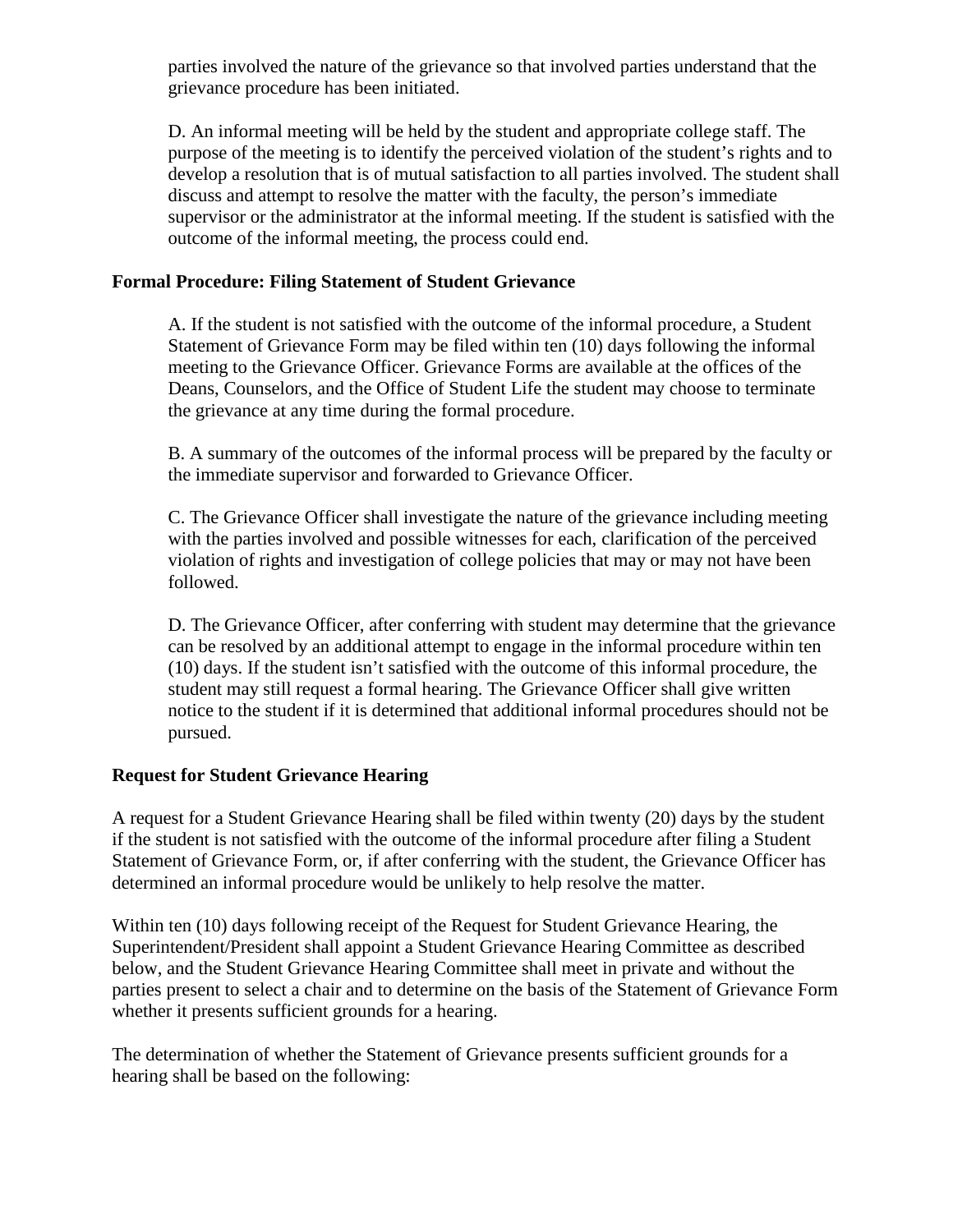• The statement contains facts which, if true, would constitute a grievance under these procedures;

• The grievant is a student as defined in these procedures, which include applicants and former students;

- The grievant is personally and directly affected by the alleged grievance;
- The grievance was filed in a timely manner;
- The grievance is not clearly frivolous, clearly without foundation, or clearly filed for purpose of harassment.

If the grievance does not meet each of the requirements, the Hearing Committee chair shall notify the student in writing of the rejection of the Request for a Student Grievance Hearing, together with the specific reasons for the rejection and the procedures for appeal. This notice will be provided within five (5) days of the date the decision is made by the Student Grievance Hearing Committee.

If the Request for Student Grievance Hearing satisfies each of the requirements, the Grievance Officer or designee shall schedule a grievance hearing. The hearing will begin within ten (10) days following the decision to grant a Student Grievance Hearing. All parties to the grievance shall be given not less than five (5) days notice of the date, time and place of the hearing.

## **Student Grievance Hearing Committee**

The Superintendent/President shall at the beginning of each Fall semester, establish a standing panel of fifteen (15) members of the college community, including five (5) students, five (5) faculty members and five (5) administrators, from which one or more Student Grievance Hearing Committees may be appointed. The panel will be established with the advice and assistance of the Associated Students Organization and the Academic Senate who shall each submit five (5) names to the Superintendent/President for inclusion on the panel. A Student Grievance Hearing Committee shall be constituted in accordance with the following:

• It shall include one (1) student, one (1) instructor, and one (1) college administrator selected from the panel described above.

• No person shall serve as a member of a Student Grievance Hearing Committee if that person has been personally involved in any matter giving rise to the grievance, has made any statement on the matters at issue, or could otherwise not act in a neutral manner. Any party to the grievance may challenge for cause any member of the hearing committee prior to the beginning of the hearing by addressing a written challenge to the Superintendent/President who shall determine whether cause for disqualification has been shown. If the Superintendent/President feels that sufficient ground for removal of a member of the committee has been presented, the Superintendent/President shall remove the challenged member or members and substitute a member or members from the panel described above. This determination is subject to appeal as defined below.

• The Grievance Officer or designee shall sit with the Student Grievance Hearing Committee but shall not serve as a member nor vote. The Grievance Officer or designee shall coordinate all scheduling of hearings, shall serve to assist all parties and the Hearing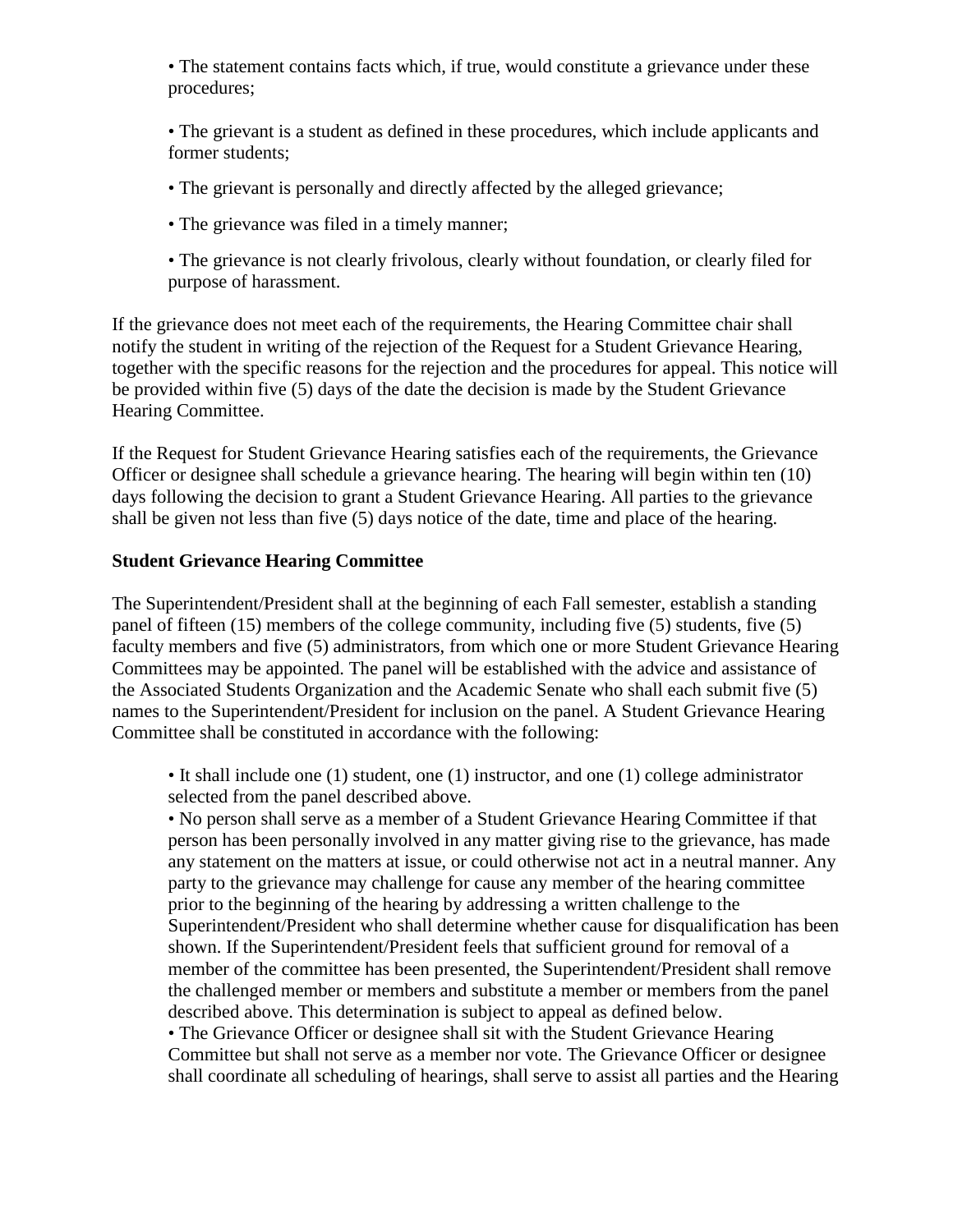Committee to facilitate a full, fair and efficient resolution of the grievance, and shall avoid an adversary role.

## **Hearing Procedure**

The decision of the Student Grievance Hearing Committee chair shall be final on all matters relating to the conduct of the hearing unless there is a vote of a majority of the other members of the panel to the contrary.

The members of the Student Grievance Hearing Committee shall be provided with a copy of the Student Statement of Grievance and any written response provided by the respondent before the hearing begins.

Each party to the grievance may call witnesses and introduce oral and written testimony relevant to the issues of the matter.

Formal rules of evidence shall not apply. Any relevant evidence shall be admitted.

Unless the Student Grievance Hearing Committee determines to proceed otherwise, each party to the grievance shall be permitted to make an opening statement. Thereafter, the grievant or grievant(s) shall make the first presentation, followed by the respondent or respondents. The grievant(s) may present rebuttal evidence after the respondent(s)' evidence. The burden shall be on the grievant to prove by substantial evidence that the facts alleged are true and that a grievance has been established as specified above.

Each party to the grievance may represent himself or herself, and may also have the right to be represented by a person of his or her choice; except that a party shall not be represented by an attorney unless, in the judgment of the Student Grievance Hearing Committee, complex legal issues are involved. If a party wishes to be represented by an attorney, a request must be presented not less than five (5) days prior to the date of the hearing. If one party is permitted to be represented by an attorney, any other party shall have the right to be represented by an attorney. The hearing committee may also request legal assistance through the Superintendents/President's Office. Any legal advisor provided to the Student Grievance Hearing Committee may sit with it in an advisory capacity to provide legal counsel but shall not be a member of the panel nor vote with it.

Hearings shall be closed and confidential unless all parties request that it be open to the public. Any such request must be made no less than five (5) days prior to the date of the hearing. In a closed hearing, witnesses shall not be present at the hearing when not testifying, unless all parties and the committee agree to the contrary.

The hearing shall be recorded by the Grievance Officer or designee either by tape recording or stenographic recording, and shall be the only recording made. No witness who refuses to be recorded may be permitted to give testimony. In the event the recording is by tape recording, the Student Grievance Hearing Committee Chair shall, at the beginning of the hearing, ask each person present to identify themselves by name, and thereafter shall ask witnesses to identify themselves by name. The tape recording shall remain in the custody of the District, at all times, unless released to a professional transcribing service. Any party may request a copy of the tape recording.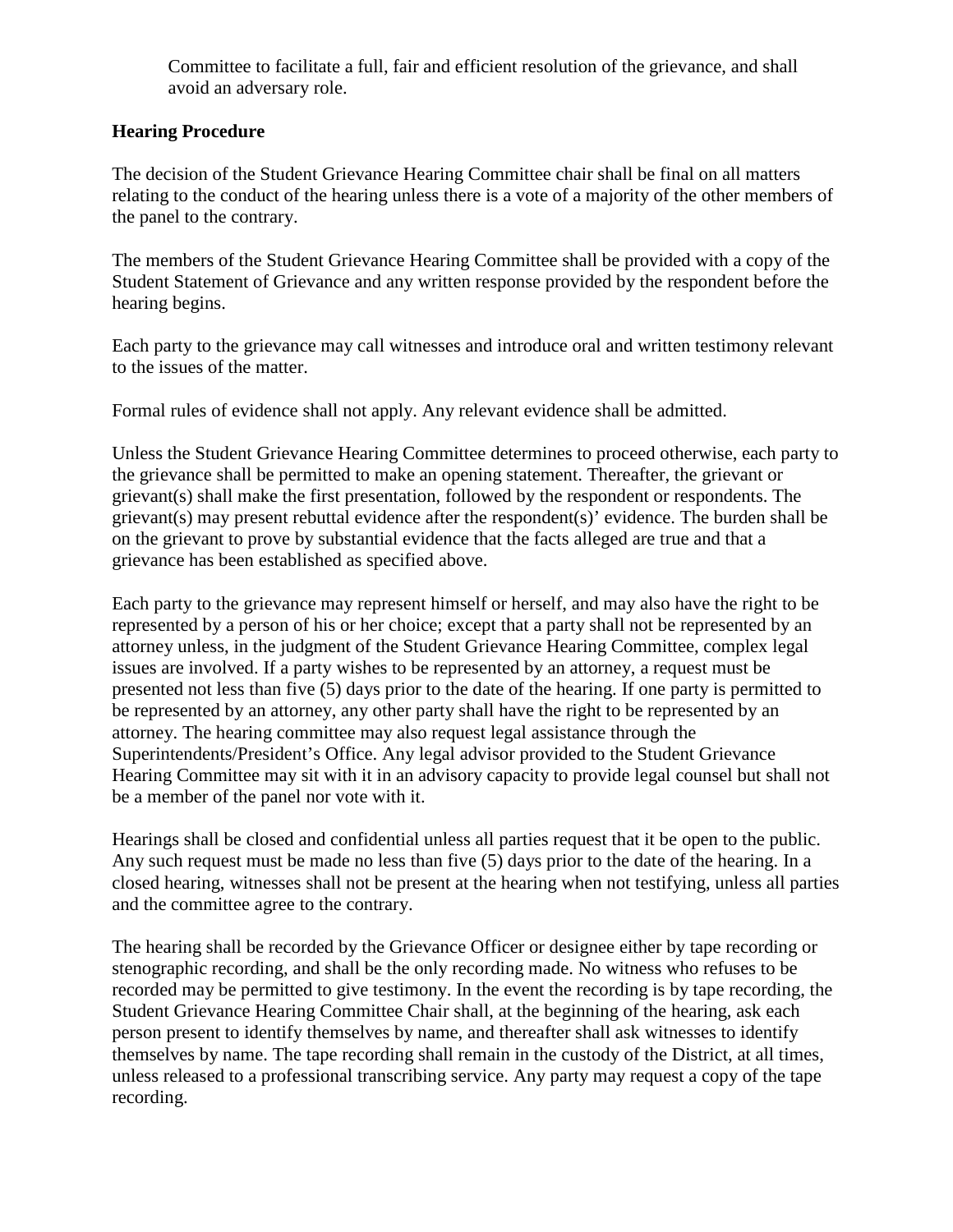All testimony shall be taken under oath; the oath shall be administered by the Student Grievance Hearing Committee Chair. Written statements of witnesses under penalty of perjury shall not be used unless the witness is unavailable to testify. A witness who refuses to be tape recorded shall be considered to be unavailable.

Within five (5) days following the close of the hearing, the Student Grievance Hearing Committee shall prepare and send to the Superintendent/President a written decision. The decision shall include specific factual findings regarding the grievance, and shall include specific conclusions regarding whether a grievance has been established as defined above. The decision shall also include a specific recommendation regarding the relief to be afforded the grievant, if any. The decision shall be based only on the record of the hearing, and not on matter outside of that record. The record consists of the original grievance, any written response, and the oral and written evidence produced at the hearing.

# **Superintendent/President's Decision**

Within five (5) days following receipt of the Student Grievance Hearing Committee's decision and recommendation(s), the Superintendent/President shall send to all parties his or her written decision, together with the Hearing Committee's decision and recommendations. The Superintendent/President may accept or reject the findings, decisions and recommendations of the Hearing Committee. The factual findings of the Hearing Committee shall be accorded great weight; and if the Superintendent/President does not accept the decision or a finding or recommendation of the Hearing Committee, the President shall review the record of the hearing, and shall prepare a new written decision which contains specific factual findings and conclusions. The decision of the Superintendent/President shall be final.

# **Appeal of Student Grievance Hearing Committee Decision That There Are Insufficient Grounds for a Hearing**

Any appeal relating to a Student Grievance Hearing Committee decision that the Statement of Grievance does not present a grievance as defined in these procedures shall be made in writing to the Superintendent/President within five (5) days of that decision. The Superintendent/President shall review the Statement of Grievance and Request for Grievance Hearing in accordance with the requirements for a grievance provided in these procedures, but shall not consider any other matters. The Superintendent/President's decision whether or not to grant a grievance hearing shall be final and not subject to further appeal.

#### **Reference: Title IX Education Amendments of 1972; Education Code Section 76224(a)**

# **STUDENT GRADE GRIEVANCE PROCEDURES**

By law, an instructor is solely responsible for the grades assigned; no instructor may be directed to change a grade except in certain narrow circumstances authorized by the California Education Code, Section 76224(a), which reads as follows: "When grades are given for any courses of instruction taught in a community college, the grade given to each student shall be that determined by the instructor of the course and its determination, in the absence of mistake, fraud, bad faith, or incompetency, shall be final."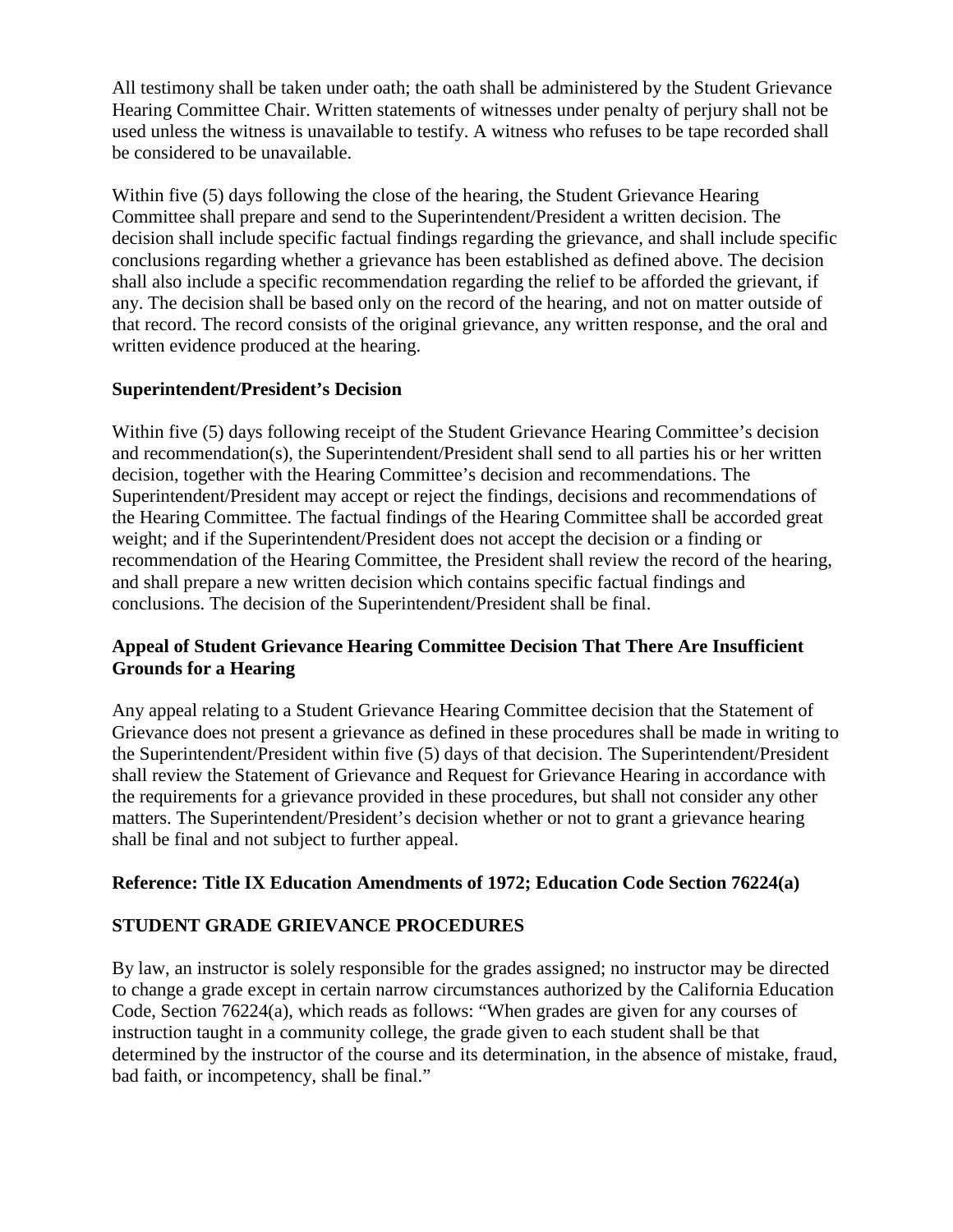When a student believes that the District grading policy has not been followed, and that the grade received in class was the result of "mistake, fraud, bad faith, or incompetency," the student MUST discuss this concern with the course instructor by the end of the fourth week of the following semester (excluding summer). Any student who is not satisfied after meeting with the instructor, may choose to pursue a grievance.

FRAUD: A deliberate misrepresentation of the truth or a fact used to take money, rights, or other privilege or property away from a person or persons may be found to be fraud.

BAD FAITH: Bad faith may be found in an instance of intent to deceive, in an act of dishonesty.

INCOMPETENCY: Incompetency may be found in a lack of ability, qualifications, fitness, or performance.

If a student files a grade grievance in accordance with the definitions and procedures described herein, and if, following the grievance procedures, it is found that the grade assigned has in fact been the result of "mistake, fraud, bad faith, or incompetency," then a new grade will be assigned, and that grade will become the final grade.

The student must observe the following procedures. The procedures must be completed by the end of the following semester (excluding Summer School) during which the cause for grievance occurred.

Please Note: A grade is not a disciplinary action but an evaluation of work, and is not subject to appeal except as provided in the grade grievance procedures outlined below.

**LEVEL 1: The student meets with the instructor and the department chair**. Prior to filing a formal written grievance, the student must attempt to solve the problem. When grades are available, the student must contact his or her instructor directly to discuss their differences not later than the fourth week of the following semester. At this stage most differences will be resolved. This contact should be conducted in the privacy of the instructor's office whenever possible, and the pertinent issues should be well defined so that they may be discussed as objectively as possible.

If the problem cannot be resolved at this level, the student may, after informing the instructor that he or she plans to file a written grievance, progress to Level 2.

**LEVEL 2: The student submits a written request for a meeting with the instructor's dean to resolve the grievance.** The written request must include, in detail, the student's basis for initiating the grievance. The student shall initiate this request within five (5) days after meeting with the instructor and the department chair. The dean shall meet with the instructor, department chair and student within five (5) days of reception of the formal grievance accompanied by all supporting data supplied by the student in an attempt to resolve the issue at this level. Any such meeting regarding a grade grievance will be closed to all observers.

At this level, if the issue can be resolved to the satisfaction of the instructor and student, and the action to be taken is to change a grade due to a mistake, fraud, bad faith or incompetency, the incorrect grade shall be removed from the student's record. Within two (2) school days, the decision and proposed action of the dean will be communicated in writing with copies to the